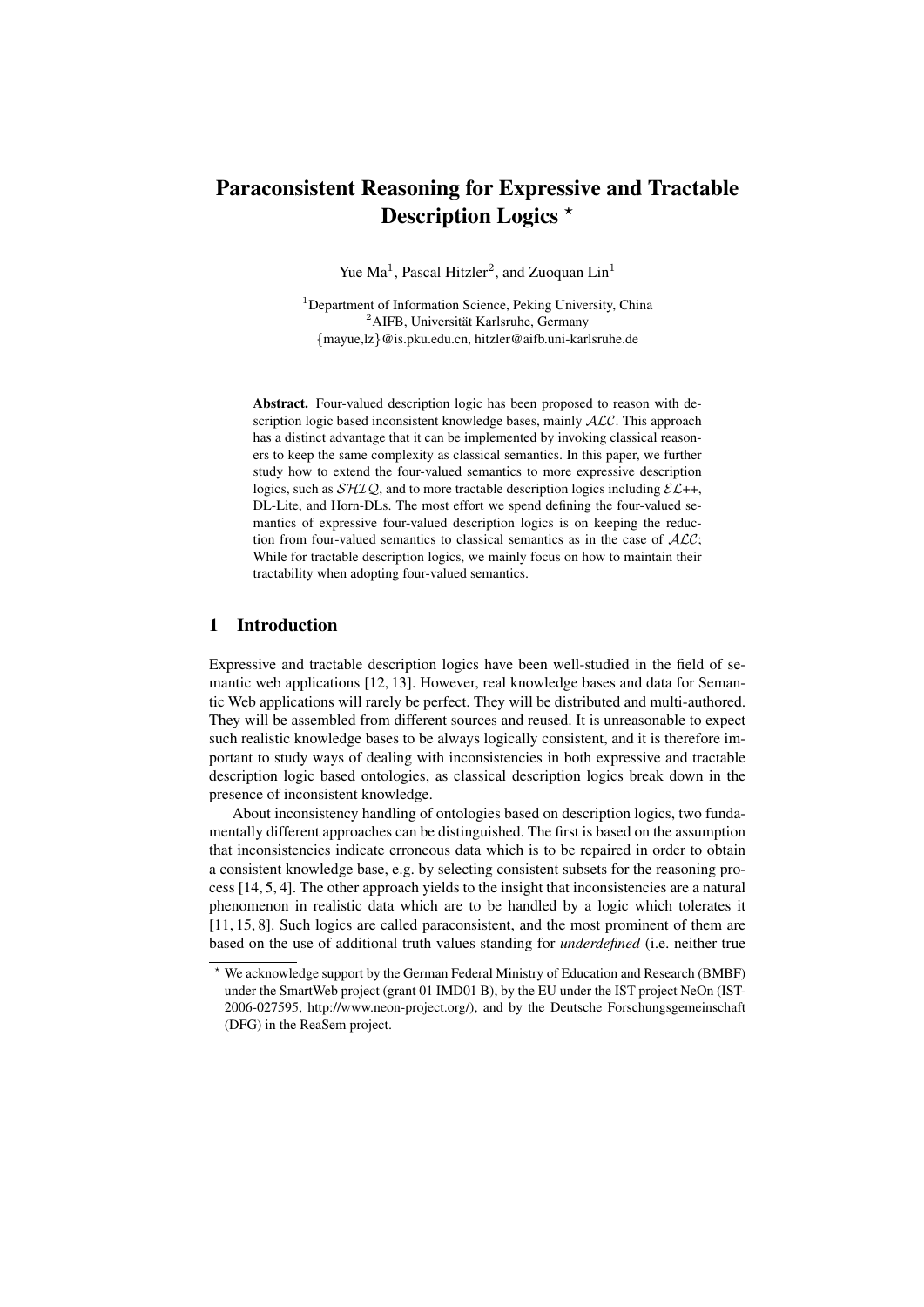nor false) and *overdefined* (or *contradictory*, i.e. both true and false). Such logics are appropriately called *four-valued logics* [2, 1]. We believe that either of the approaches is useful, depending on the application scenario. Besides this, four-valued semantics proves useful for measuring inconsistency of ontologies [9], which can provide context information for facilitating inconsistency handling.

In this paper, based on our study of paraconsistent semantics for  $ALC$  in [8], we contribute to the inconsistency handling for DLs in terms of the four-valued semantics for expressive and tractable DLs in following aspects:

- The extension of four-valued semantics to  $\mathcal{SHIQ}$  is defined. Specially, we show that it still can be reduced to classical semantics regardless its high expressivity.
- The extension of four-valued semantics to tractable description logics  $\mathcal{EL}$ ++, Horn-DLs, DL-Lite family are studied one by one. We show that the internal inclusion axiom form is a safe way to maintain the tractability when adopting four-valued semantics.
- Compared with our existing work on four-valued semantics of  $ALC$ , in this paper, we do not impose four-valued semantics on roles for DLs except DL-Lite. The reasons are: 1) Negative roles are not used as concept constructors in  $ALC$ ,  $SHTQ$ ,  $\mathcal{EL}$ ++, or Horn-DLs such that contradiction caused directly by roles can be ignored. 2) We claim that the four-valued semantics should be defined as classically as possible. 3) Four-valued semantics is semantically weaker than classical semantics (the syllogism does not hold under four-valued entailment). So if we adopt four-valued semantics for roles, then we have  $\{R \sqsubseteq S, R(a, b)\} \not\models_{4} S(a, b)$  even though there is no contradiction in the precondition.

The paper is structured as follows. We first review briefly the four-valued semantics for  $\mathcal{ALC}$  in Section 2. Then we study the four-valued semantics for expressive description logics in Section 3 and four-valued semantics for tractable description logics in Section 4, respectively. We conclude and discuss future work in Section 5.

## 2 Preliminaries

#### 2.1 The Four-valued Semantics for  $ALC$

We describe the syntax and semantics of four-valued description logic  $\mathcal{ALC}4$  [8]. Syntactically,  $ALC4$  hardly differs from  $ALC$ . Complex concepts and assertions are defined in exactly the same way. For class inclusion, however, significant effort has been devoted on the intuitions behind these different implications in [8]. We claim that various inclusion axioms provide flexible ways to model inconsistent ontologies. They are as follows:

> $C \mapsto D$  (material inclusion axiom),  $C \sqsubset D$  (internal inclusion axiom),  $C \rightarrow D$  (strong inclusion axiom).

Semantically, interpretations map individuals to elements of the domain of the interpretation, as usual. For concepts, however, modifications are made to the notion of interpretation in order to allow for reasoning with inconsistencies.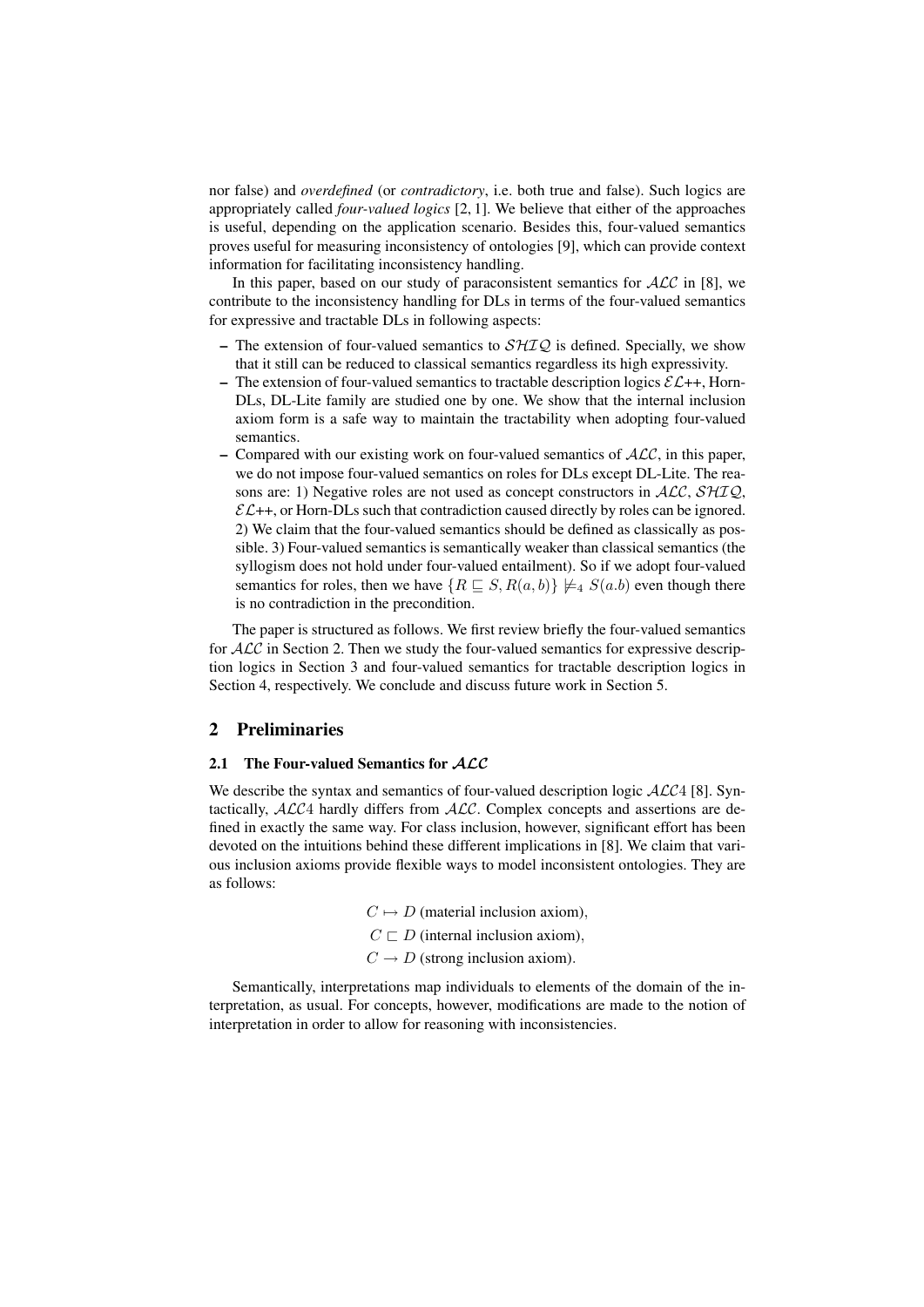| <b>Constructor Syntax</b> | <b>Semantics</b>                                                                                    |
|---------------------------|-----------------------------------------------------------------------------------------------------|
| $\overline{A}$            | $A^I = \langle P, N \rangle$ , where $P, N \subseteq \Delta^I$                                      |
| $\Omega$                  | $o^I \in \Delta^I$                                                                                  |
|                           | $\langle \Delta^I, \emptyset \rangle$                                                               |
|                           | $\langle \emptyset, \Delta^I \rangle$                                                               |
| $C_1 \sqcap C_2$          | $\langle P_1 \cap P_2, N_1 \cup N_2 \rangle$ , if $C_i^I = \langle P_i, N_i \rangle$ for $i = 1, 2$ |
| $C_1 \sqcup C_2$          | $\langle P_1 \cup P_2, N_1 \cap N_2 \rangle$ , if $C_i^I = \langle P_i, N_i \rangle$ for $i = 1, 2$ |
| $\neg C$                  | $(\neg C)^{I} = \langle N, P \rangle$ , if $C^{I} = \langle P, N \rangle$                           |
| $\exists R.C$             | $\langle \{x \mid \exists y, (x, y) \in R^I \text{ and } y \in proj^+(C^I) \},\$                    |
|                           | $\{x \mid \forall y, (x, y) \in R^I \text{ implies } y \in proj^-(C^I)\}\$                          |
| $\forall R.C$             | $\langle \{x \mid \forall y, (x, y) \in R^I \text{ implies } y \in proj^+(C^I) \},\$                |
|                           | $\{x \mid \exists y, (x, y) \in R^I \text{ and } y \in proj^-(C^I)\}\$                              |

Table 1. Semantics of  $ALC4$  Concepts

Intuitively, in four-valued logic we need to consider four situations which can occur in terms of containment of an individual in a concept: (1) we know it is contained, (2) we know it is not contained, (3) we have no knowledge whether or not the individual is contained, (4) we have contradictory information, namely that the individual is both contained in the concept and not contained in the concept. There are several equivalent ways how this intuition can be formalised, one of which is described in the following.

For a given domain  $\Delta^I$  and a concept C, an interpretation over  $\Delta^I$  assigns to C a pair  $\langle P, N \rangle$  of (not necessarily disjoint) subsets of  $\Delta^I$ . Intuitively, P is the set of elements known to belong to the extension of  $C$ , while  $N$  is the set of elements known to be not contained in the extension of  $C$ . For simplicity of notation, we define functions *proj*<sup>+</sup>(·) and *proj*<sup>−</sup>(·) by *proj*<sup>+</sup> $\langle P, N \rangle = P$  and *proj*<sup>−</sup> $\langle P, N \rangle = N$ .

Formally, a four-valued interpretation is a pair  $I = (\Delta^I, \cdot^I)$  with  $\Delta^I$  as domain, where  $\cdot^I$  is a function assigning elements of  $\Delta^I$  to individuals, and subsets of  $(\Delta^I)^2$ to concepts, such that the conditions in Table 1 are satisfied. Note that the semantics of roles here remains unchanged from the classical two-valued case. Intuitively, inconsistencies always rise on concepts, and not on roles, at least in the absence of role negation, which is often assumed when studying DLs. We will see in this paper that this approach can be used to tolerate inconsistency, not only for  $ALC$  but also for more expressive description logics. This is an improvement over [8] in the sense that we would like to make as few changes as possible when extending the classical semantics to a four-valued semantics for handling inconsistency.

The semantics of the three different types of inclusion axioms is formally defined in Table 2 (together with the semantics of concept assertions). we refer to [8] for details.

We say that a four-valued interpretation  $I$  satisfies a four-valued knowledge base  $\mathcal O$  (i.e. is a model of it) iff it satisfies each assertion and each inclusion axiom in  $\mathcal O$ . A knowledge base  $\mathcal O$  is satisfiable (unsatisfiable) iff there exists (does not exist) such a model.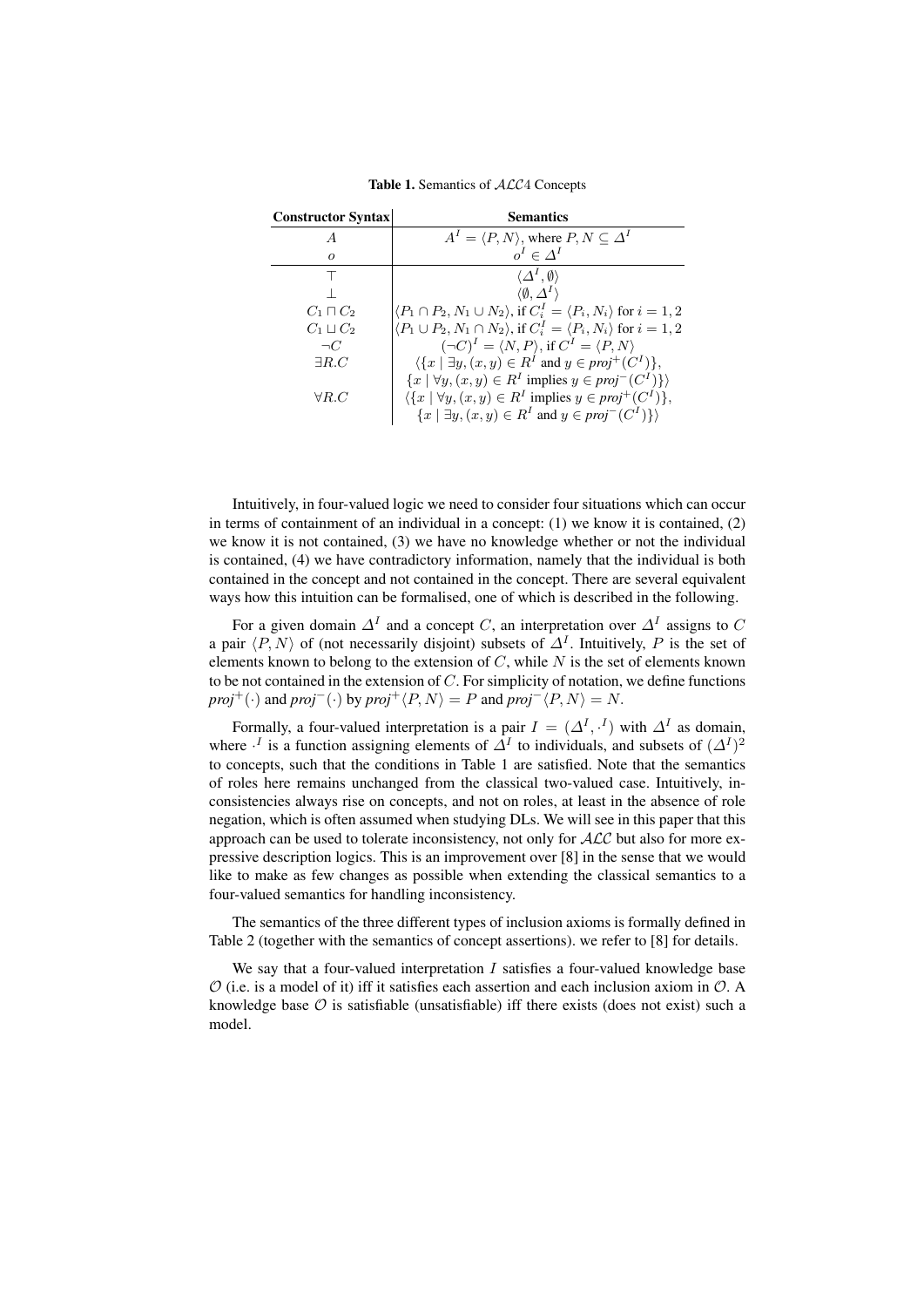Table 2. Semantics of inclusion axioms in  $ALC4$ 

| <b>Axiom Name</b>     | S <sub>y</sub> ntax | <b>Semantics</b>                                                                                                                                                                                                                                                                                                                                                                                                         |
|-----------------------|---------------------|--------------------------------------------------------------------------------------------------------------------------------------------------------------------------------------------------------------------------------------------------------------------------------------------------------------------------------------------------------------------------------------------------------------------------|
|                       |                     | material inclusion $\begin{vmatrix} C_1 \mapsto C_2 \\ C_1 \subseteq C_2 \end{vmatrix} \Delta^I \setminus proj^{-}(C_1^I) \subseteq proj^{+}(C_2^I)$<br>internal inclusion $\begin{vmatrix} C_1 \sqsubset C_2 \\ C_1 \rightarrow C_2 \end{vmatrix} \begin{vmatrix} proj^{+}(C_1^I) \subseteq proj^{+}(C_2^I) \\ proj^{+}(C_1^I) \subseteq proj^{+}(C_2^I) \end{vmatrix}$ and $proj^{-}(C_2^I) \subseteq proj^{-}(C_1^I)$ |
|                       |                     |                                                                                                                                                                                                                                                                                                                                                                                                                          |
|                       |                     |                                                                                                                                                                                                                                                                                                                                                                                                                          |
|                       |                     |                                                                                                                                                                                                                                                                                                                                                                                                                          |
| individual assertions | C(a)                | $a^I \in proj^+(C^I)$                                                                                                                                                                                                                                                                                                                                                                                                    |
|                       |                     | $(a^I, b^I) \in R^I$                                                                                                                                                                                                                                                                                                                                                                                                     |

# 2.2 Reduction from Four-valued Semantics of ALC to Classical Semantics

It is a pleasing property of  $ALC4$  that it can be translated easily into classical  $ALC$ , such that paraconsistent reasoning can be simulated by using standard  $ALC$  reasoning algorithms.

Definition 1 *(Concept transformation) For any given concept* C*, its transformation*  $\pi(C)$  is the concept obtained from C by the following inductively defined transforma*tion.*

- $-IfC = A$  *for* A *an atomic concept, then*  $\pi(C) = A^+$ *, where*  $A^+$  *is a new concept;*
- $-IfC = \neg A$  *for* A *an atomic concept, then*  $\pi(C) = A'$ *, where* A' *is a new concept*;
- $-IfC = \top$ , then  $\pi(C) = \top$ ;
- $-IfC = \bot$ *, then*  $\pi(C) = \bot$ *;*
- $-IfC = E \sqcap D$  *for concepts*  $D, E$ *, then*  $\pi(C) = \pi(E) \sqcap \pi(D)$ *;*
- $-IfC = E \sqcup D$  *for concepts* D, E, then  $\pi(C) = \pi(E) \sqcup \pi(D)$ *;*
- $-IfC = \exists R.D$  *for D a* concept and *R is a role, then*  $\pi(C) = \exists R.\pi(D)$ *;*
- $-IfC = \forall R.D$  *for D a* concept and *R is a role, then*  $\pi(C) = \forall R.\pi(D)$ *;*
- $-IfC = \neg \neg D$  *for a concept* D, then  $\pi(C) = \pi(D)$ *;*
- $-IfC = \neg(E \sqcap D)$  *for concepts* D, E, then  $\pi(C) = \pi(\neg E) \sqcup \pi(\neg D)$ *;*
- $-IfC = \neg(E \sqcup D)$  *for concepts* D, E, then  $\pi(C) = \pi(\neg E) \sqcap \pi(\neg D)$ *;*
- $-IfC = \neg(\exists R.D)$  *for D a* concept and *R is a role, then*  $\pi(C) = \forall R.\pi(\neg D)$ *;*
- $-IfC = ¬(∀R.D)$  *for D a* concept and *R is a role, then*  $π(C) = ∃R.π(¬D)$ *;*

Based on this, axioms are transformed as follows.

**Definition 2** *(Axiom Transformations) For any ontology O,*  $\pi$ (O) *is defined as the set*  $\{\pi(\alpha) \mid \alpha \text{ is an axiom of } O\}$ , where  $\pi(\alpha)$  *is the transformation performed on each axiom defined as follows:*

- 
$$
\pi(\alpha) = \neg \pi(\neg C_1) \sqsubseteq \pi(C_2)
$$
, if  $\alpha = C_1 \rightarrow C_2$ ;  
\n-  $\pi(\alpha) = \pi(C_1) \sqsubseteq \pi(C_2)$ , if  $\alpha = C_1 \sqsubset C_2$ ;  
\n-  $\pi(\alpha) = \{\pi(C_1) \sqsubseteq \pi(C_2), \pi(\neg C_2) \sqsubseteq \pi(\neg C_1)\}$ , if  $\alpha = C_1 \rightarrow C_2$ ;  
\n-  $\pi(C(a)) = \pi(C)(a), \pi(R)(a, b) = R(a, b)$ ,

*where*  $a, b$  *are individuals,*  $C_1, C_2, C$  *are concepts,*  $R$  *a role.*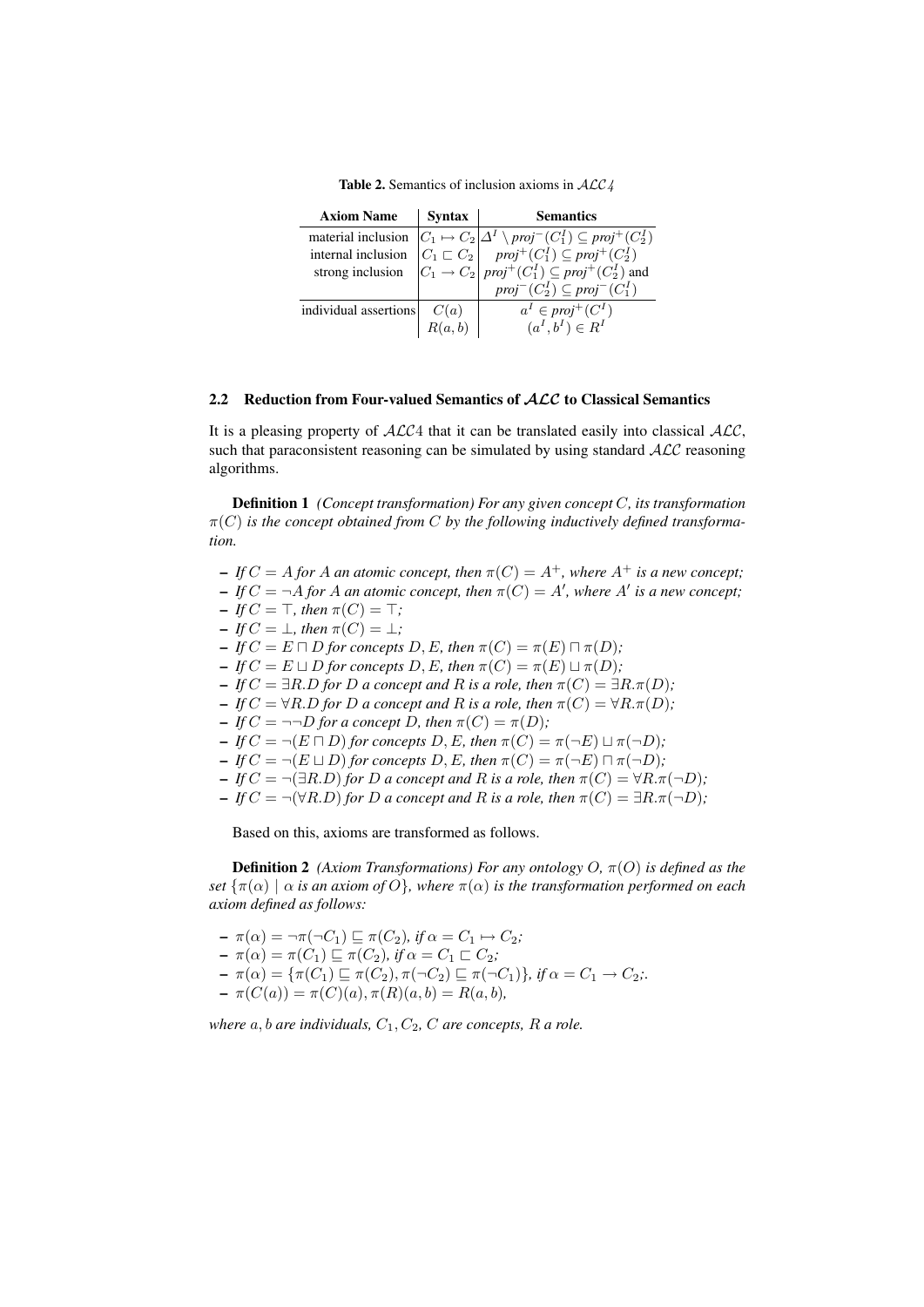We note two issues. First of all, the transformation algorithm is linear in the size of the ontology. Secondly, for any  $ALC$  ontology O,  $\pi(O)$  is still an ALC ontology. Based on these two observations as well as the following theorem, we can see that paraconsistent reasoning of  $ALC$  can indeed be simulated on standard reasoners by means of the transformation just given.

Theorem 1 *For any ontology* O *in* ALC*,* O *is 4-valued unsatisfiable if and only if*  $\pi(O)$  *is unsatisfiable under the classical semantics of ALC.* 

Definition 3 *Given a knowledge base* O*, the satisfiable form of* O*, written SF*(O)*, is a* knowledge base obtained by replacing each occurrence of  $\perp$  in O with  $A_{new} \sqcap \neg A_{new}$ *and replacing each occurrence of*  $\top$  *in* (O) with with  $A_{new} \sqcup \neg A_{new}$ *, where*  $A_{new}$  *is a new atomic concept.*

# 3 Paraconsistent Semantics for Expressive DLs

In this section, we study how to extend four-valued semantics to  $\mathcal{SHIQ}$ .

For the conflicting assertion set  $\{\geq (n+1)R.C(a), \leq nR.C(a)\}\$ , intuitively, it is caused by the contradiction that there should be less than  $n$  different individuals related to a via the R relation, and also there should be more than  $n + 1$  different individuals related to  $\alpha$  via  $R$ . That is, the contradiction is from the set of individuals of concept  $C$  which relate  $a$  via  $R$ . By this idea, we extend the four-valued semantics to the constructors for number restrictions in Table 3. We remark that the semantics of roles is just the classical semantics. So the semantics for role inclusion and transitive role axiom are still classical.

Table 3. Four-valued Semantics Extension to Number Restrictions and Nominals

| Constructor | <b>Semantics</b>                                                                                                                                                        |
|-------------|-------------------------------------------------------------------------------------------------------------------------------------------------------------------------|
| > nR.C      | $\left \langle \{x \mid \#(y.(x,y) \in R^I \land y \in proj^+(C^I)) \geq n\},\right.\\ \left\{x \mid \#(y.(x,y) \in R^I \land y \notin proj^-(C^I)) < n\}\right\rangle$ |
|             |                                                                                                                                                                         |
| $\leq nR.C$ | $\langle \{x \mid \#(y.(x,y) \in R^I \land y \notin proj^-(C^I)) \leq n \},\$<br>$\{x \mid \#(y.(x,y) \in R^I \land y \in proj^+(C^I)) > n \} \rangle$                  |
|             |                                                                                                                                                                         |

**Example 1** *Consider*  $\{\geq 2hasStu.PhD(Green), \leq 1hasStu.PhD(Green)\}$  *which says the conflicting facts that Green has at least two and at most one PhD student. Consider a 4-interpretation:*  $I = (\Delta^I, \cdot^I)$  *where*  $\Delta^I = \{a_1, a_2, b_1, b_2,$  *Green*}*,*  $PhD^I =$  $\{\{a_1, b_1\}, \{b_1, b_2, a_2\}\}\$ , and  $hasStu^I = \{(Green, a_1), (Green, a_2), (Green, b_1), (Green, b_2)\}.$ *According to Table 3, we can see that I is a 4-model because*  $(\geq 2 \text{has} Stu.PhD(Green))^1$  $= (\leq 1 has Stu. PhD(Green))^{\textit{I}} = B$  by checking

> $Green \in \{x \mid \#(y.(x, y) \in hasStu^I \land y \in proj^+(PhD^I)) \geq 2\},$  $Green \in \{x \mid \#(y.(x, y) \in hasStu^I \land y \notin proj^-(PhD^I)) < 2\}.$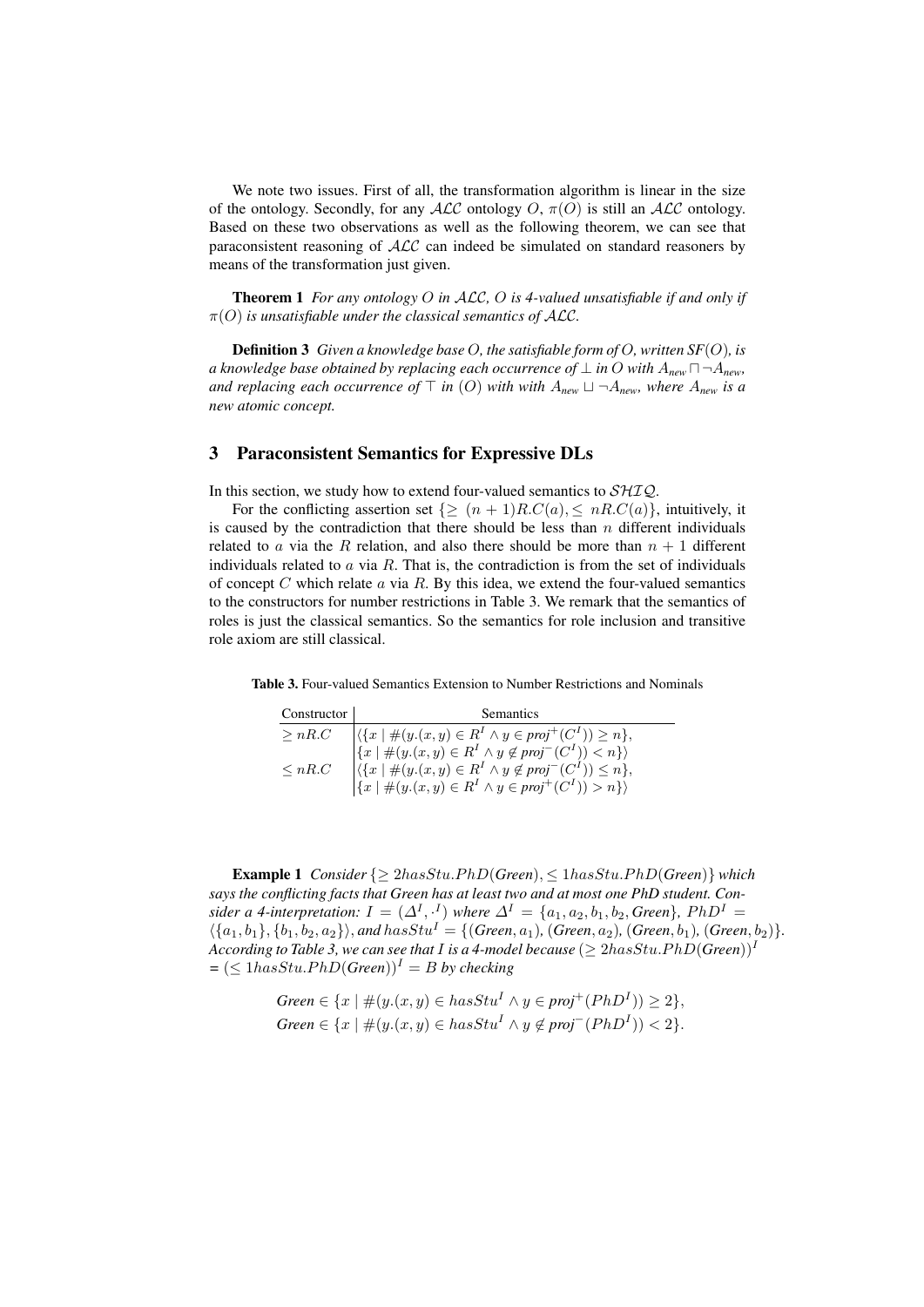*That is, the conflicting assertions are assigned the contradictory truth value* B *under their 4-model* I*.*

For the extended four-valued semantics defined in Table 3, we have following properties hold as under classical semantics.

Proposition 2 *Let* C *be a concept and* R *be an object role name. For any fourvalued interpretation* I *defined satisfying Table 3, we have*

 $(\neg (\leq nR.C))^I =_4 (\geq nR.C)^I$  and  $(\neg (\geq nR.C))^I =_4 (\leq nR.C)^I$ .

Proposition 3 *Let* C *be a concept and* R *be an object role name. For any fourvalued interpretation* I *defined satisfying Table 3, we have*

 $(\exists R.C)^{I} =_{4} (\geq 1R.C)^{I}$  and  $(\forall R.C)^{I} =_{4} (\leq 1R.\neg C)^{I}.$ 

Proposition 2 and Proposition 3 show that many intuitive relations between different concept constructors still hold under the four-valued semantics, which is one of nice properties of our four-valued semantics for handling inconsistency.

Next proposition shows that our definition of four-valued semantics for  $\mathcal{SHIO}$  is enough to handle inconsistencies in an  $\mathcal{SHIQ}$  knowledge base.

Proposition 4 *For any* SHIQ *knowledge base* O*, SF*(O) *always has at least one 4-valued model, where SF*(·) *operator is defined in Definition 3.*

Note that unqualified number restrictions,  $\geq n.R$  and  $\leq n.R$  are special forms of number restrictions because of the equations  $\leq n.R = 2 \leq nR$ . T and  $\geq n.R = 2 \geq$  $nR.\top$ . However, if we defined the four-valued semantics of  $\leq n.R(\geq n.R)$  by the fourvalued semantics of  $\leq nR.\top(\geq nR.\top)$  defined in Table 3 and Table 1, we would find that  $\{\leq n.R(a), \geq n+1.R(a)\}$  is still an unsatisfiable set. This is because  $\#(y.(a, y) \in$  $proj(R^I) \wedge y \in proj^+(\top^I)) \geq n+1$  and  $\#(y.(a, y) \in proj(R^I) \wedge y \notin proj^-(\top^I)) \leq n$ cannot hold simultaneously since  $\top^I = \langle \Delta^I, \emptyset \rangle$ .

To address this problem, we also adopt the *substitution* defined by Definition 3. By substituting  $\top$  by  $A_{new} \sqcup \neg A_{new}$  in  $\geq (n+1)R.\top$  and  $\leq nR.\top$ , we can see that  $\{\leq n\}$  $n.R(a)$ ,  $\ge n+1.R(a)$ } has a four-valued model with  $\Delta^I = \{a, b_1, ..., b_{n+1}\}$ ,  $(a, b_i) \in$  $R^I$  for  $1 \le i \le n+1$ , and  $A_{new}^I = \langle \Delta^I, \Delta^I \rangle$ . By doing this, we get a four-valued model I which pushes the contraction onto the new atomic concept A*new*.

Next we study how to extend the reduction algorithm to the case of four-valued semantics of  $\mathcal{SHIQ}$ .

Definition 4 *(Definition 1 extended) For any given concept* C*, its transformation* π(C) *is the concept obtained from* C *by the following inductively defined transformation.*

- $-IfC \Longrightarrow nR.D$  *for* D *a* concept and R *a* role, then  $\pi(C) \Longrightarrow nR.\pi(D)$ ;
- $-IfC = \leq nR.D$  *for D a* concept and R *a* role, then  $\pi(C) = \leq nR.\neg \pi(\neg D)$ ;
- $-IfC = \neg (\geq nR.D)$  *for D a* concept and *R a* role, then  $\pi(C) = \langle nR.\neg \pi(\neg D)$ ;
- $-IfC = \neg (\leq nR.D)$  *for D a* concept and *R a* role, then  $\pi(C) \implies nR.\pi(D)$ ;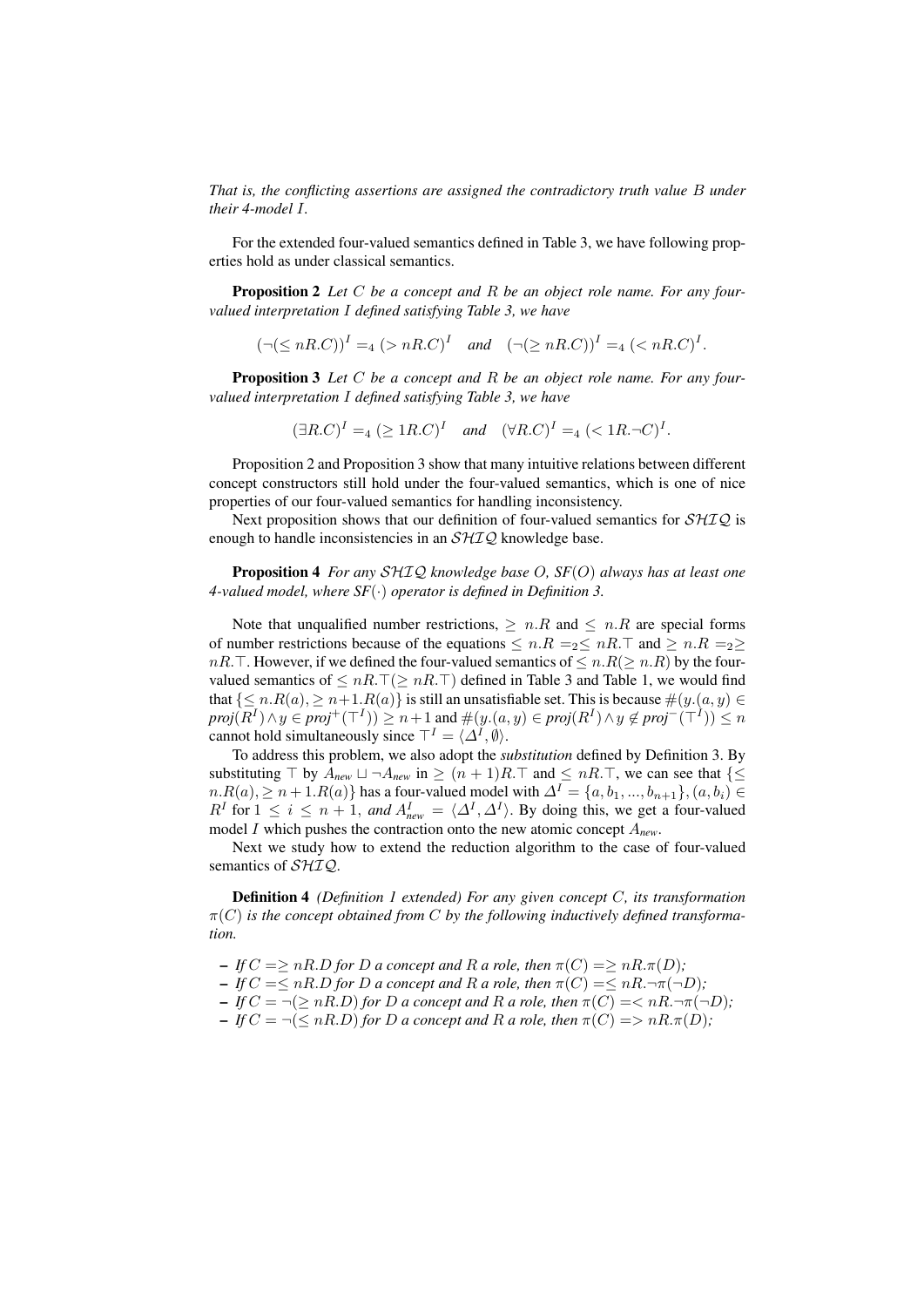Regarding both the extension of number restrictions and of nominals, the following theorem holds, which lays the theoretical foundation for the algorithm of four-valued semantics for expressive DLs.

Theorem 5 *(Theorem 1 extended) For any ontology* O *in* SHIQ*,* O *is 4-valued unsatisfiable if and only if*  $\pi(O)$  *is unsatisfiable under the classical semantics of SHIQ.* 

# 4 Tractable DLs

In this section, we will see that inconsistencies are also unavoidable in many tractable DLs. So we focus on discussing whether the four-valued semantics can preserve the tractability of these tractable DLs. That is, whether the reduction for computing the four-valued semantics transfers tractable DLs still into tractable DLs. If it does, then we can use the four-valued semantics to deal with inconsistency without having to worry about intractability. Our discussion is based on  $\mathcal{EL}++$ , Horn-DLs, and DL-Lite.

#### 4.1  $\mathcal{EL}_{++}$

We do not consider concrete domains. The syntax definition of  $\mathcal{EL}+$  knowledge bases is shown in Table 4.  $\mathcal{EL}$ ++ ontologies may also contain role inclusions (RI) of the form  $r_1 \circ \cdots \circ r_k \sqsubseteq r$ , where  $\circ$  denotes role composition.

It is easy to see that an  $\mathcal{EL}_{++}$  knowledge base may be inconsistent if we consider the knowledge base  $\{A \sqsubseteq \bot, A(a)\}$ . So we still hope that the 4-valued semantics can help us to handle inconsistency in  $\mathcal{EL}$ ++ knowledge bases. However, we will see that we don't have as many choices of class inclusion as in  $ALC$  and  $SHIQ$  if we want to maintain the tractability of the 4-valued entailment relationship of  $\mathcal{EL}$ ++. The analysis is as follows.

Obviously, the concept transformation of Definition 1 performing on an  $\mathcal{EL}$ ++ concept produces an  $\mathcal{EL}$ ++ concept. For the transformation of internal inclusion, each  $\mathcal{EL}$ ++ axiom  $C \subseteq D$  is transformed into  $\pi(C) \subseteq \pi(D)$  where  $\pi(C)$  and  $\pi(D)$ are still  $\mathcal{EL}$ ++ concepts, so that  $\pi(C) \sqsubseteq \pi(D)$  is still an  $\mathcal{EL}+$  axiom. So internal class inclusion does not destroy the tractability of  $\mathcal{EL}++$ . This property does not hold for material and strong class inclusions as shown by the following counterexamples:  $A \sqcap A' \mapsto B$  and  $A \sqcap A' \to B$ . They will be transformed into  $\neg(A^- \sqcup A'^-) \sqsubseteq B^+$ and  $\{A^+ \sqcap A'^+ \sqsubseteq B^+, B^- \sqsubseteq (A^- \sqcup A'^-) \}$  by Definition 2, which are not within the expressivity of  $\mathcal{EL}$ ++. This is mainly because of no negative constructor in  $\mathcal{EL}$ ++.

For role inclusions in  $\mathcal{EL}$ ++, since there is no negative role constructor which can cause inconsistency, we only need to use the classical interpretation for roles as what we do for  $ALC$ . So adaptation of 4-valued semantics does not effect the role inclusions axioms.

## 4.2 Horn-DLs

We ground our discussion on Horn- $\mathcal{SHOLQ} \circ$  as defined in [7]. Then we will point out that the same conclusion holds for other Horn-DLs, like Horn- $\mathcal{SHIQ}$  [10], which has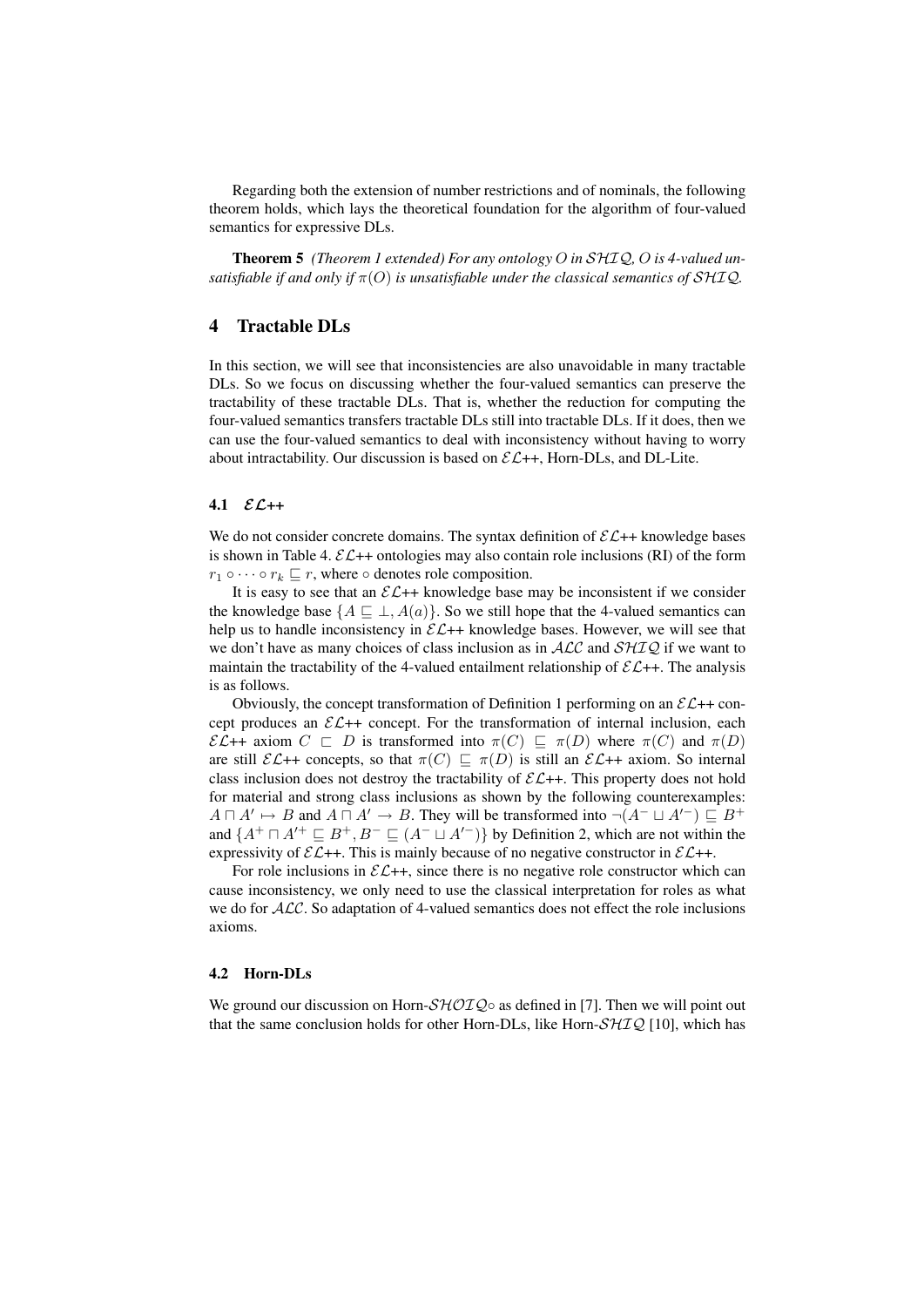**Table 4.**  $\mathcal{E}\mathcal{L}$ ++ and Horn- $\mathcal{SHOLQ} \circ$ . The Horn- $\mathcal{SHOLQ} \circ$  normal form used is due to [7].

| Language          | <b>GCIs</b>                                                                                                                                                                                                                                    | Tractability-preserving Inclusions |
|-------------------|------------------------------------------------------------------------------------------------------------------------------------------------------------------------------------------------------------------------------------------------|------------------------------------|
| $\mathcal{EL}$ ++ | $ C \sqsubseteq D$ , where $C, D = \top   \perp   \{a\}   $<br>$ C_1 \sqcap C_2 $ $\exists r.C$                                                                                                                                                | internal inclusion (only)          |
|                   | Horn- $\mathcal{SHOIQ}\circ \mathcal{T}\subseteq A, A\sqsubseteq \bot, A\sqcap A'\sqsubseteq B$ ,<br>$\exists R.A \sqsubseteq B, A \sqsubseteq \exists R.B, A \sqsubseteq \forall S.B,$<br>$A \sqsubseteq \geq nR.B, A \sqsubseteq \leq 1R.B.$ | internal inclusion (only)          |

tractable data complexity [6]. We define Horn- $\mathcal{SHOIQ} \circ$  by means of a normal form given in [7], which can be found in Table 4 where  $A, A', B$  are concept names.

We can see that all of the Horn- $\mathcal{SHOIQ} \circ$  concept constructors preserve its form under  $\pi(\cdot)$  operator except  $\leq 1R.B$ , because  $\pi(\leq 1R.B) = \leq 1R.\neg B^-$  according to Definition 4. To still maintain the concept structure of  $\leq 1R.B$  within Horn- $\mathcal{SHOIQ}\circ$ , we redefine the  $\pi(\cdot)$  operator on  $\leq 1R.C$  as

$$
\pi(\leq 1R.C) = \{\leq 1R.C^=\}, \text{ where } C^=\sqcap C^-\sqsubseteq \bot.
$$

Then  $\pi(A \sqsubset \leq 1R.C) = \{A \sqsubseteq \leq 1R.C^= C^- \sqcap C^- \sqsubseteq \bot\}$  by the transformation definition of internal inclusion axiom.

However, not all of the axiom transformations in Definition 2 preserve the structures of Horn-DL axioms. As the analysis in last paragraph, internal inclusion preserves Horn-ness. As counterexamples for material inclusion and strong inclusion, just consider again the counterexample used in  $\mathcal{EL}$ ++ case. The transformed forms  $\neg (A^- \sqcup$  $A^{(-)} \sqsubseteq B^+$  and  $\{A^+ \sqcap A^{+} \sqsubseteq B^+, B^- \sqsubseteq (A^- \sqcup A^{(-)})\}$  are not within the expressivity of Horn-SHOIQ☉. Since  $A \sqcap A' \sqsubseteq B$  is allowed in other Horn-DLs, the same conclusion as for Horn- $\mathcal{SHOLQ} \circ$  holds. This means that when we want ro preserve the structure of tractable Horn-DLs, we have to choose internal inclusion as the only inclusion form to perform paraconsistent reasoning.

## 4.3 DL-Lite

DL-Lite family includes DL-Lite<sub>core</sub>, DL-Lite<sub> $\mathcal F$ </sub>, and DL-Lite<sub>R</sub>. The logics of DL-Lite family are the maximal DLs supporting efficient query answering over large amounts of instances. In [3], the usual DL reasoning tasks on DL-Lite family are shown to be polynomial in the size of the TBox, and query answering is LOGSPACE in the size of the ABox. Moreover, DL-Lite family allows for separation between TBox and ABox reasoning during query evaluation: the part of the process requiring TBox reasoning is independent of the ABox, and the part of the process requiring to the ABox can be carried out by an SQL engine [3].

Concepts and roles of DL-Lite family are formed by the following syntax [3]:

$$
B ::= A | \exists R \qquad R ::= P | P^-
$$
  

$$
C ::= B | \neg B \qquad E ::= R | \neg R
$$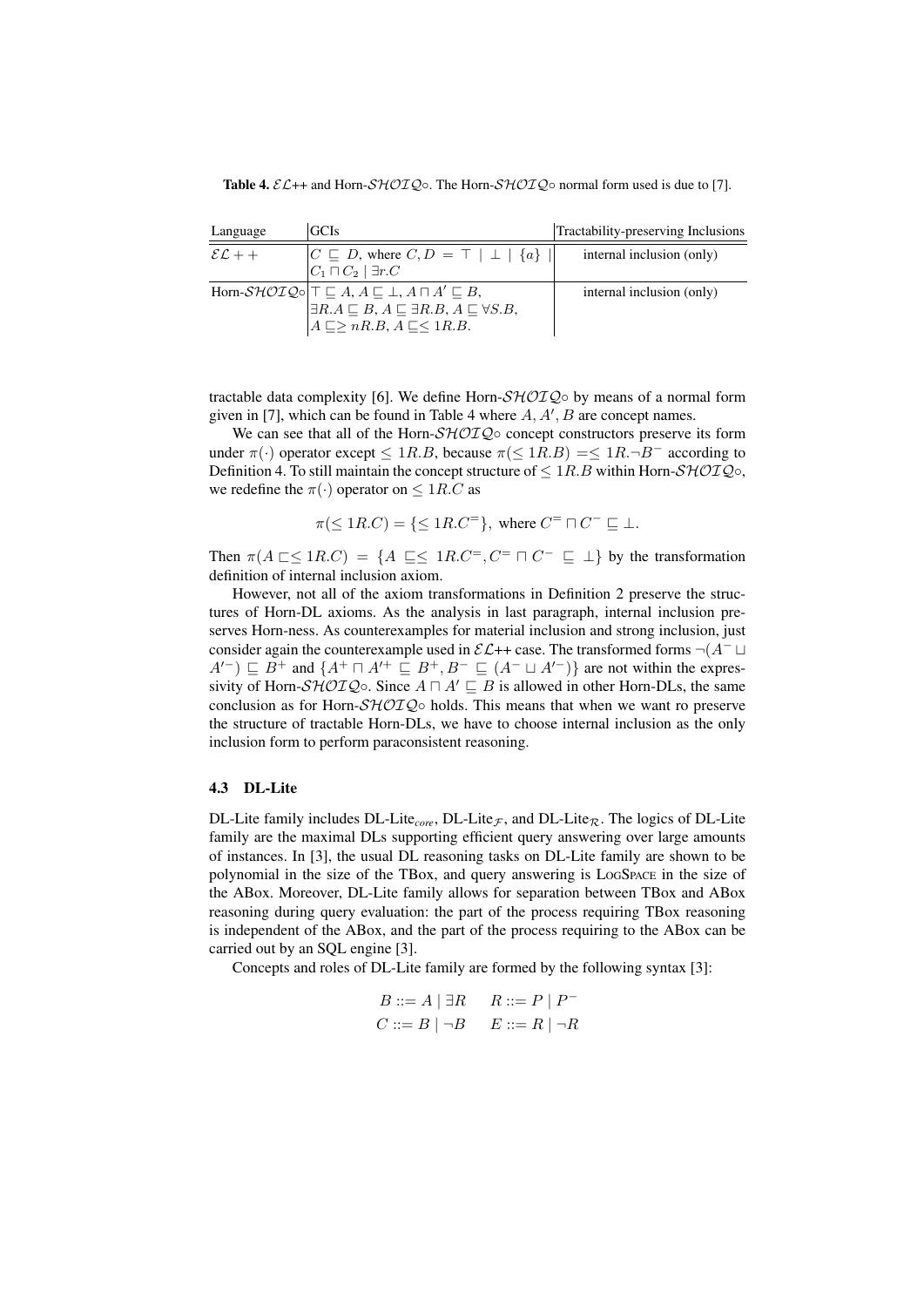where A denotes an atomic concept, P an atomic role, and  $P^-$  the inverse of the atomic role P. See to Table 5 for the syntax definitions of GCIs and Role Inclusions.

|  |  |  | Table 5. DL-Lite Family |
|--|--|--|-------------------------|
|--|--|--|-------------------------|

|  | Language   GCIs   Role Inclusions   Tractability-preserving Inclusions |  |
|--|------------------------------------------------------------------------|--|
|  |                                                                        |  |

| DL-Lite <sub>core</sub> $B \sqsubseteq C$                       |                 | internal inclusion (only) |
|-----------------------------------------------------------------|-----------------|---------------------------|
| DL-Lite <sub><math>\mathcal{R}</math></sub> $ B \sqsubseteq C $ | $R \sqsubset E$ | internal inclusion (only) |
| DL-Lite <sub><math>\mathcal{F}</math></sub> $ B \sqsubseteq C $ | (funct $R$ )    | internal inclusion (only) |

It is also easy to construct an inconsistent knowledge base even for DL-Lite*core*. For instance,  $KB = \{B \sqsubseteq \neg A, B(a), A(a)\}\$ . Moreover, conflictions about roles possibly occur on DL-Lite<sub>R</sub>, such as  $\{P \sqsubseteq P', P \sqsubseteq \neg P', P(a, b)\}.$ 

In order to still adopt 4-valued semantics for DL-Lite family, we define the fourvalued semantics extension for roles. Just as the four-valued semantics for concepts, a pair  $\langle R_P , R_N \rangle$   $(R_P , R_N \subseteq (\varDelta^I)^2)$  denotes the four-valued semantics of a role  $R$  under interpretation I, where  $R_P$  stands for the set of pairs of individuals which are related via  $R$  and  $R_N$  explicitly represents the set of pairs of individuals which are not related via  $R$ . Table 6 gives the formal definition.

#### Table 6. Four-valued Semantics of Roles

| R.               | $ R^I = \langle R_P, R_N \rangle$ , where $R_P, R_N \subseteq \Delta^I \times \Delta^I$                       |
|------------------|---------------------------------------------------------------------------------------------------------------|
| $R^-$            | $(R^{-})^{I} = \langle R_{P}^{-}, R_{N}^{-} \rangle$ , where $R_{P}^{-}, R_{N}^{-}$ represent the in-         |
|                  | verse relations on $R_P^-$ and $R_N^-$ , respectively.                                                        |
| $\exists R$      | $\left \langle \{x \mid \exists y, (x, y) \in R_P^I\}, \{x \mid \forall y, (x, y) \in R_N^I\}\rangle\right $  |
| $\neg \exists R$ | $\left \langle \{x \mid \forall y, (x, y) \in R_N^I\}, \{x \mid \exists y, (x, y) \in R_P^I\} \rangle\right $ |

**Syntax about Roles Semantics** 

For simple expression, we say that x and y are *positively related* via R under interpretation *I* if  $(x, y) \in R_P^I$ , and that *x* and *y* are *negatively related* via *R* under interpretation *I* if  $(x, y) \in R_N^{\bar{I}}$ .

Intuitively, the first part of the four-valued semantics  $\exists R$  in Table 6 denotes the set of individuals x which has an individual y positively related x via R. While the second part denotes the set of individuals  $x$  which negatively relate with all individuals  $y$  via R. Note that x is not negatively related to y does not mean x and y are positively related under four-valued semantics, since  $R_P^I \cup R_N^I = \Delta^I \times \Delta^I$  and  $R_P^I \cap R_N^I = \emptyset$  are not necessary to hold under four-valued semantics. This also the key point why our fourvalued semantics can tolerant conflicts caused by role assertions, by allowing  $a, b$  both positively related and negatively related via  $R$  under a four-valued interpretation  $I$ . We give the following example to illustrate the four-valued semantics of  $\exists R$ .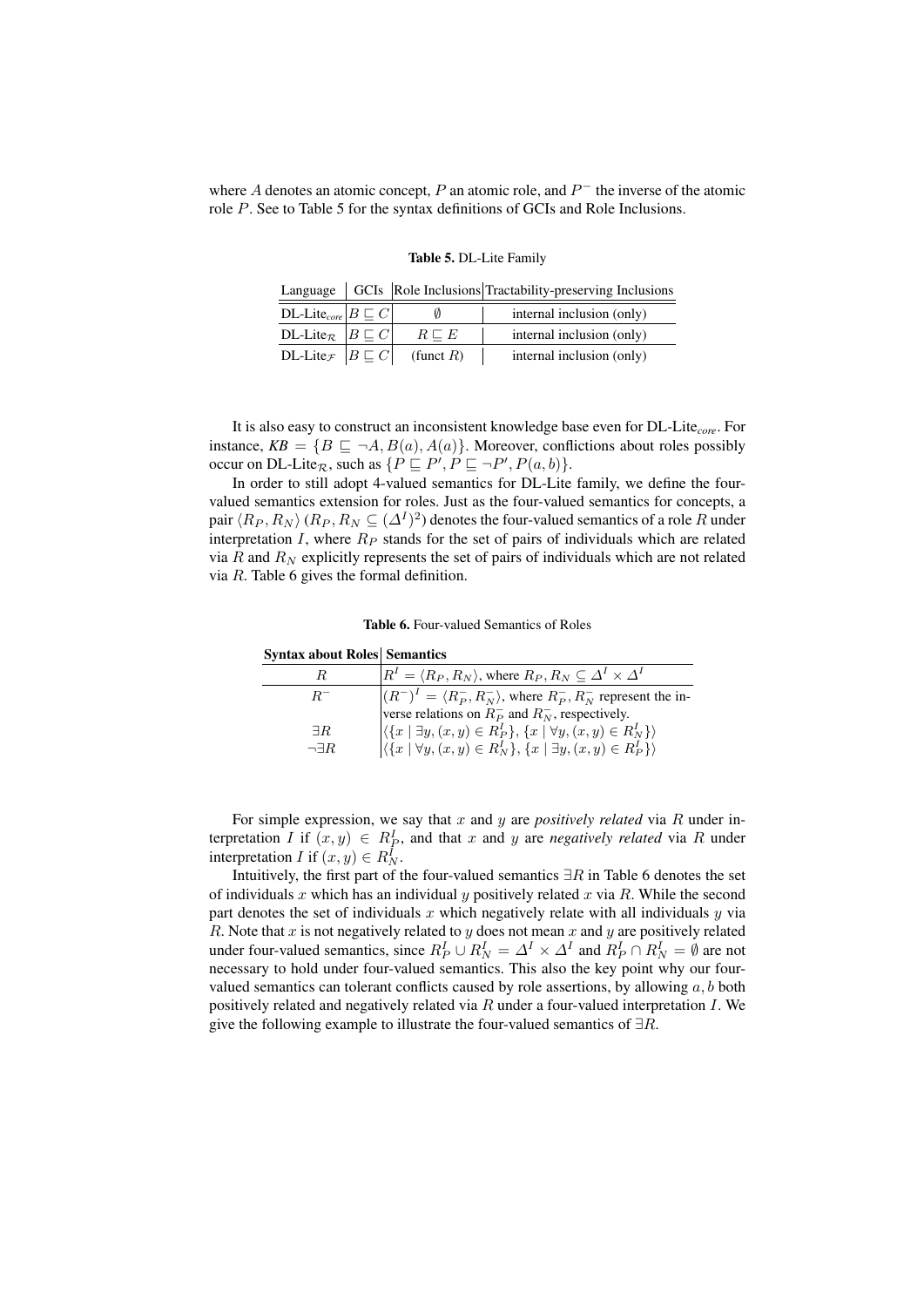**Example 2** *Note that the ontology*  $O = \{\exists hasStud(Green), \neg \exists hasStud(Green)\}$ *is inconsistent. Consider the following 4-interpretation*  $I = (\Delta^I, \cdot^I)$ , where  $\Delta^I =$ {a, b, Green}*:*

 $hasStud<sup>I</sup> = \langle {(Green, a)}, {(Green, b)}, (Green, Green, Green)}\rangle$ 

*which says that we know that* Green *has a student* a*, and that* Green *doesn't relate any of the individuals via the relation* hasStudent*. By checking the following formulae we know that* I *is a 4-model of* O*:*

> $Green \in \{three \ exists \ y \in \Delta^I, \ such \ that \ (Green, y) \in hasStud_P^I\}$  $Green \in \{for \, all \, y \in \Delta^I, (Green, y) \in hasStud_N^I\}.$

*Intuitively, this 4-model reflects the contradictory status of the ontology about whether* Green *has a student.*

Now we turn to define the concept transformations for DL-Lite.

Definition 5 *The concept and role transformations for DL-Lite concepts are defined on structure induction as follows.*

- $-$  *For*  $E = R$ *, then*  $\pi(E) = R$ *;*
- $-$  *For*  $E = \neg R$ *, then*  $\pi(E) = R'$ *, where*  $R'$  *is a new role;*
- $-IfC = \exists R$ , then  $\pi(C) = \exists R$ ;
- $-IfC = \neg \exists R$ , then  $\pi(C) = \neg \exists R^=$ , where  $R^=$  is a new role name and  $R^= \sqsubseteq \neg R'.$

Consider the internal inclusion transformation, we have all the GCIs  $B \sqsubset C$  of DL-Lite will be transferred into form  $B \subseteq C$  with at most an additional role inclusion because  $\pi(B \sqsubseteq \neg \exists R) = \{B \sqsubseteq \neg \exists R^=, R^= \sqsubseteq \neg R'\}.$  For material inclusion and strong inclusion, because the negative concept is not allowed to occur on the left of a GCI, they do not preserve the DL-Lite structure. So only internal inclusion works under the reduction from four-valued semantics to classical semantics of DL-Lite family to keep tractability. We can see that the four-valued semantics of DL-Lites family can be reduced to the reasoning of classical DL-Lite<sub>R</sub>. The following theorem shows this.

Theorem 6 *For any DL-Lite ontology* O*,* O *is 4-valued unsatisfiable if and only if*  $\pi(O)$  *is unsatisfiable under the classical semantics of DL-Lite*<sub>R</sub>.

## 5 Conclusions

In this paper, we further studied the four-valued semantics for description logics, specially for expressive DLs and tractable DLs. We formally defined their four-valued semantics and proper reductions to classical semantics, such that all the benefits from existing reasoners on these DLs can also be achieved by invoking classical reasoners after employing these reduction algorithms in a preprocessing manner. And the size of obtained ontology is linear as the size of original ontology. Unlike the four-valued semantics for  $\mathcal{ALC}$  and  $\mathcal{SHIQ}$ , we showed that in order to preserve the tractability of tractable DLs, only internal class inclusion among the three class inclusion forms is